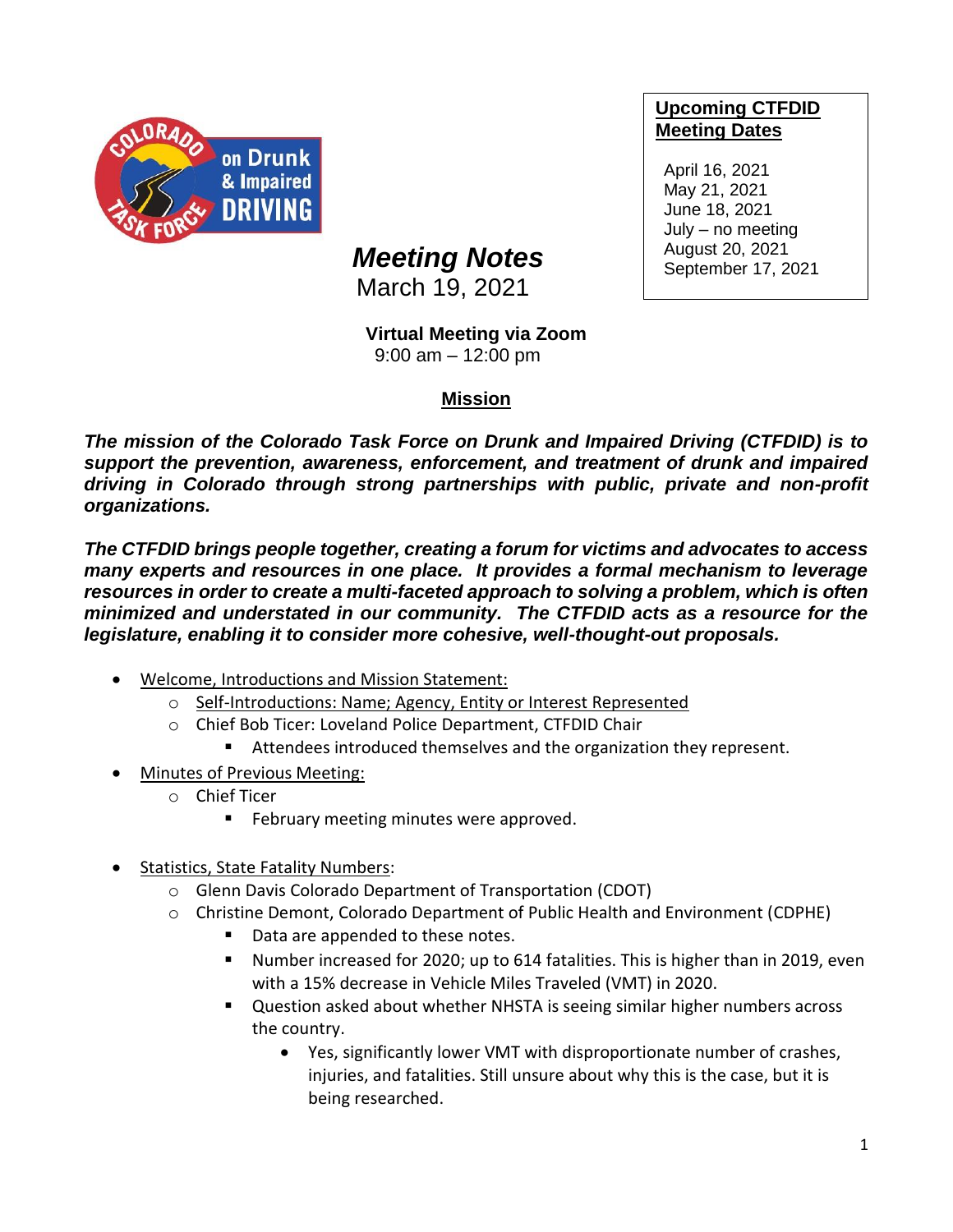- Legislation:
	- o Glenn Davis, Colorado Department of Transportation (CDOT)
	- o Fran Lanzer: Executive Director of MADD Colorado
	- o Mike Honn, Colorado State Patrol
		- Mike Honn.
			- SB 21-062 Jail Population Management Tools [\(https://leg.colorado.gov/bills/sb21-062\)](https://leg.colorado.gov/bills/sb21-062)
				- o Specific to DUI, bill amended that counts towards first offense in five (5) years rather than just one (1) year.
				- o Jail is last option when detox or safe and sober party is not available.
				- o Bill being held in state appropriations.
			- HB21-1039 Serious Bodily injury [\(https://leg.colorado.gov/bills/hb21-](https://leg.colorado.gov/bills/hb21-1039) [1039\)](https://leg.colorado.gov/bills/hb21-1039)
				- o Working to incorporate vulnerable road user and would include all victims of serious vehicle crash.
		- Fran Lanzer:
			- Note: All of the bills discussed at the 3-19-2021 task force meeting can be found here: [https://coloradocapitolwatch.com/bill](https://urldefense.com/v3/__https:/coloradocapitolwatch.com/bill-analysis/6215/2021/0/__;!!PUG2raq7KiCZwBk!MHLIZAWid34zvT6ygQD4RXO0wNEP0aSGPt1H5B5TvWSWC8tVjrmkRWpOIPRaBb-_tiRXSg$)[analysis/6215/2021/0/.](https://urldefense.com/v3/__https:/coloradocapitolwatch.com/bill-analysis/6215/2021/0/__;!!PUG2raq7KiCZwBk!MHLIZAWid34zvT6ygQD4RXO0wNEP0aSGPt1H5B5TvWSWC8tVjrmkRWpOIPRaBb-_tiRXSg$) *A spreadsheet is appended to these notes.*
			- HB12-1027. Continue Alcohol Beverage Takeout And Delivery.
				- o Concern about underage access and whether LED would have resources to monitor this.
			- HB21-1214. Record Sealing.
				- $\circ$  Concern about ensuring victim and survivors can have input if the person who has killed or injured their loved one is looking to have their records sealed.
			- The CCJJ is presenting recommendations to reclassify hundreds of misdemeanors to the legislature (*appended to these notes*). The DWAI Vehicular Homicide/Assault recommendation appears on page 167. The bill will likely be introduced soon. The initial draft may be as long as 330 pages.
			- Discussions continue on the topic of extending bar closing times. If a bill is introduced this session, it would require late bill status. Task force members who would like to give feedback should prepare to respond quickly in the event a bill is introduced. In states with this type of countyby-county decision, MADD has data showing that impaired driving increases not only in counties with changed bar hours but in adjacent counties, as well.
			- A major transportation funding bill is likely coming soon: [https://www.denverpost.com/2021/03/18/colorado](https://urldefense.com/v3/__https:/www.denverpost.com/2021/03/18/colorado-transportation-funding-fees-gas-deliveries/__;!!PUG2raq7KiCZwBk!MHLIZAWid34zvT6ygQD4RXO0wNEP0aSGPt1H5B5TvWSWC8tVjrmkRWpOIPRaBb8ODVQKlA$)[transportation-funding-fees-gas-deliveries/](https://urldefense.com/v3/__https:/www.denverpost.com/2021/03/18/colorado-transportation-funding-fees-gas-deliveries/__;!!PUG2raq7KiCZwBk!MHLIZAWid34zvT6ygQD4RXO0wNEP0aSGPt1H5B5TvWSWC8tVjrmkRWpOIPRaBb8ODVQKlA$)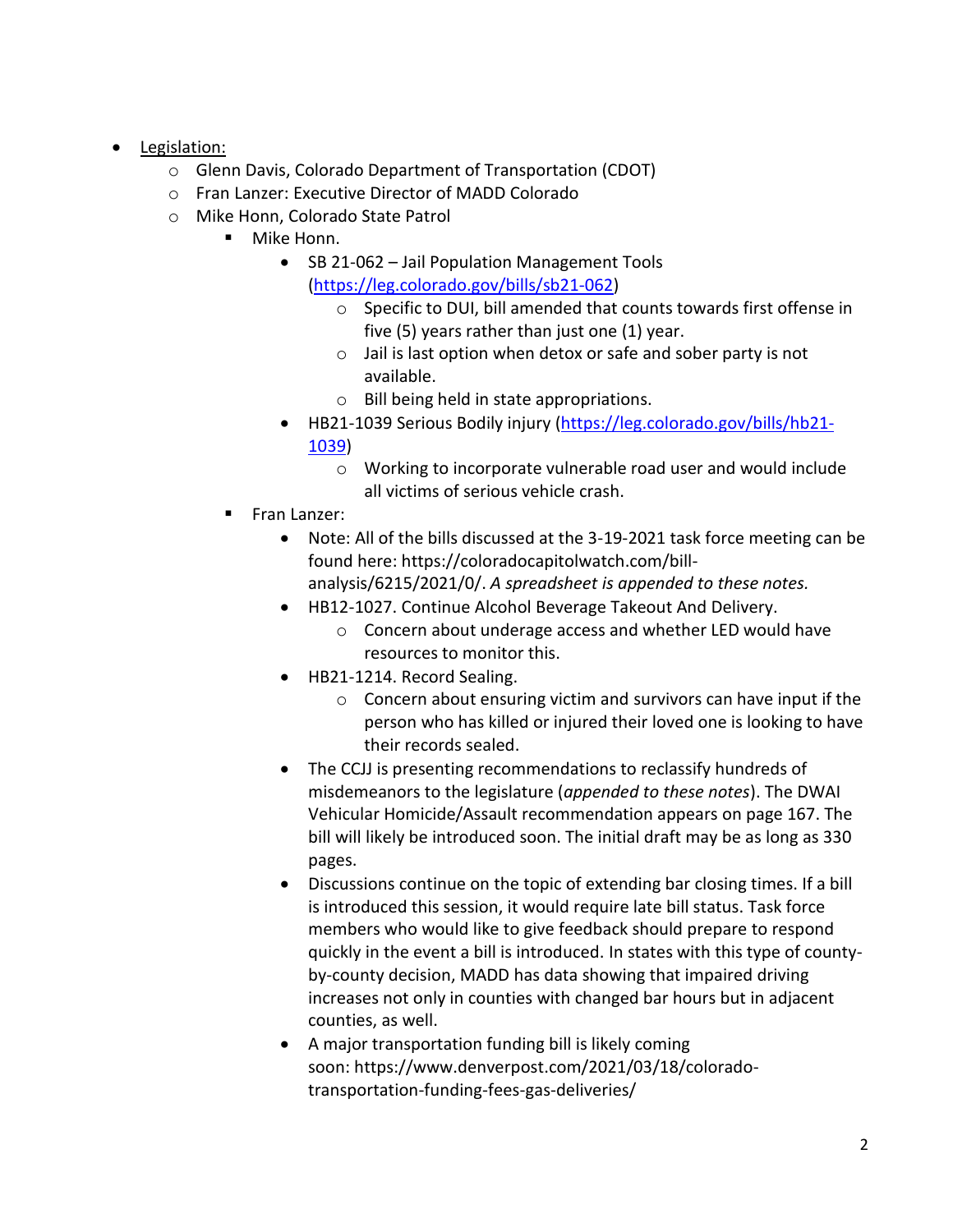- Judge Casias on SB 21-062. Not sure it is critical bill because a lot of action is being taken already to keep people out of jail. Larger jurisdictions have pre-trial services through which people are screened and evaluated for release. That is very limited outside of front range (in more rural jurisdictions).
- From Fran Lanzer. MADD and CSP are providing feedback to ACLU about the importance of allowing for flexibility in how to handle DUI. Most of the law enforcement community is neutral on the bill.
- [C.R.S. 43-4-901](https://advance.lexis.com/api/document/collection/statutes-legislation/id/60X7-SN71-F30T-B35P-00008-00?cite=C.R.S.%2043-4-901&context=1000516) created 12 enforcement periods every year. All funded by first time drunk driver fees. CDOT's part of that fund is being diminished – now 60% decrease. Still going to have to do 12 enforcement periods because it is state mandated, but with 60% less funds.
- Fran Lanzer: If we were going to try to get a fix into the long bill, how could we do it? Glenn Davis: It is now a Joint Budget Committee (JBC) decision. Truman Bradley (Marijuana Industry Group): A case could be made that marijuana tax cash fund could be used to help with this.
- CDOT needs \$1.5 m per year. These funds are used for agencies that are not federally funded – not the big counties/cities or CSP.
- Highway Safety Office Request for Traffic Safety Applications:
	- o Glenn Davis, Ginna Jones, (CDPHE)
		- Competition closed on April 5.
- Driving Under the Influence of Drugs and Alcohol: A Report Pursuant to House Bill 17-1315
	- o Allison Rosenthal/Jack Reed, Colorado Department of Public Safety
		- *Presentation is appended to these notes.*
		- Report is available here: [https://cdpsdocs.state.co.us/ORS/Docs/Reports/2020-](https://cdpsdocs.state.co.us/ORS/Docs/Reports/2020-DUI_HB17-1315.pdf) [DUI\\_HB17-1315.pdf.](https://cdpsdocs.state.co.us/ORS/Docs/Reports/2020-DUI_HB17-1315.pdf)
- National Highway Traffic Safety Administration (NHTSA) Update:
	- o Joe Livingston: NHTSA Region 8, March Impaired Driving Update
		- If you don't received the impaired driving updates, please contact Tricia Miller at [tricia.miller@state.co.us.](mailto:tricia.miller@state.co.us) Also, contact Tricia if you have any stories of information you would like highlighted.
		- Substance Use Employer Calculator allows employers to look at economic and related costs for substance use. Calculator is available at [https://www.nsc.org/drugsatwork.](https://www.nsc.org/drugsatwork)
		- Highlighting some information from a presentation on opioid and stimulant use from Addiction Technology Transfer Center Network (ATTC) [www.mpattc.org](http://www.mpattc.org/) -
			- Changes in past year marijuana use among people ages 12 or older. In Colorado this is up 14.5%. Substance Use Disorder is at 5.4% for people ages 12 and older in Colorado. Cocaine and methamphetamine use are also significant in Colorado.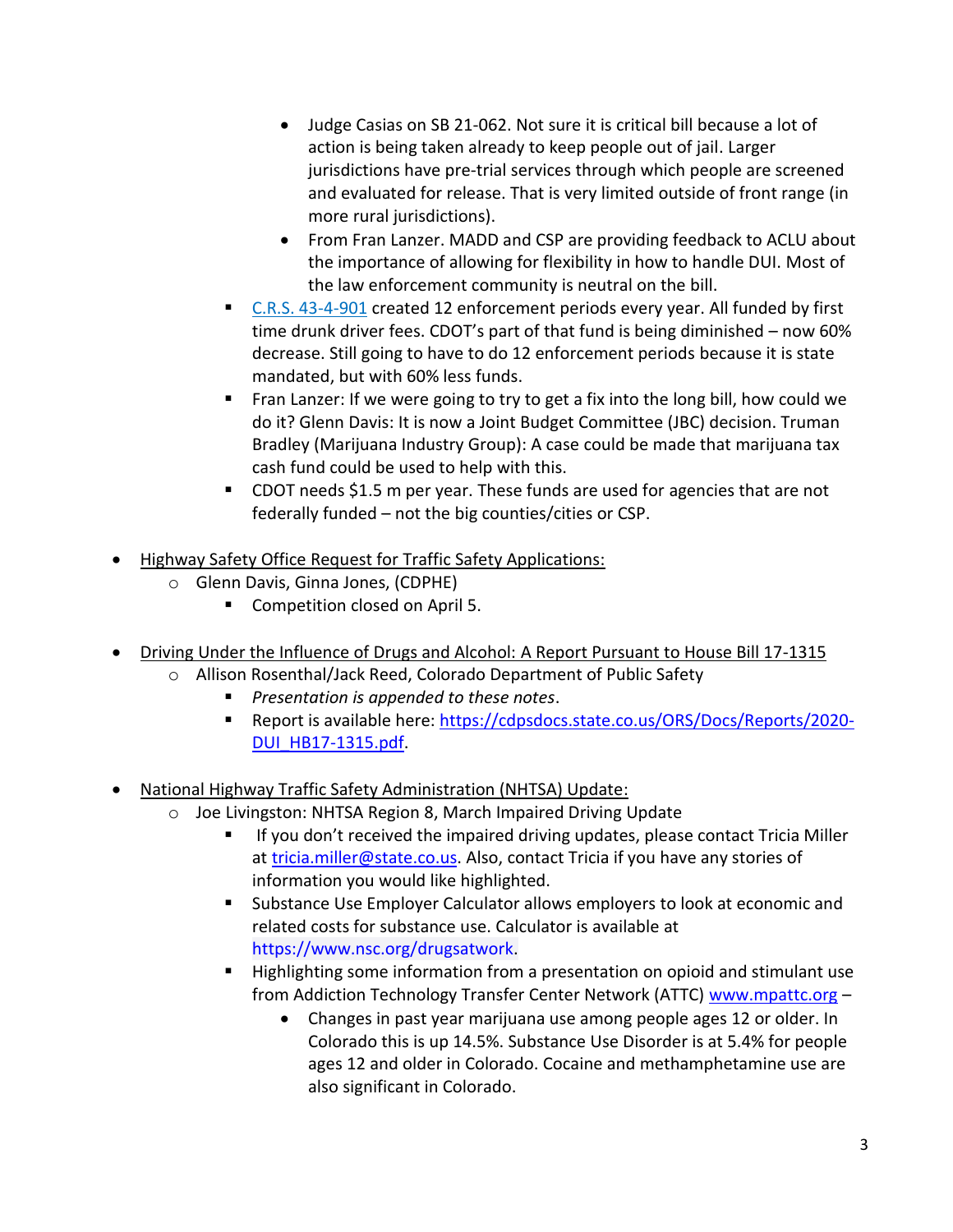- *Presentation is appended to these notes.*
- Comment from Ginna Jones (CDPHE). If people are interested in doing outreach on this presentation they should reach out to the state because the way the state frames the data is different so we want to make sure the message are consistent.
- Media Relations & Significant Upcoming Events:
	- o Sam Cole, CDOT
		- St. Patrick's Day DUI enforcement period was impacted by snowstorm; got in the way with media coverage, but helped people stay off the road.
		- Launching an evaluation of marijuana and driving communication. This is a 2-yr project so will not have information for a while.
		- Traffic Safety Pulse newsletter is expanding to include research section. Forward any ideas/inclusions to Sam Cole at [sam.cole@state.co.us.](mailto:sam.cole@state.co.us)
- Public Comment/Lightning Round Update:
	- o Bob Ticer, CTFDID Chair
		- Ed Wood: Thanks to Mike Dixon, Director of DMV. There was an incorrect statement in the driver handbook that it was unclear if whether cannabis use increases the risk of car accidents. Ed provided data and the incorrect statement was removed from the online version of the driver handbook.
		- Asked for feedback on a recommendation about changes to classification of DWAI relative to homicide/assault. This request will come via a separate email.
			- Discussion:
				- o Currently vehicular homicide with DWAI results in a class 4 vehicular homicide and misdemeanor DWAI. Cases in which careless driving is involved, and there is a fatality or injury and they cannot prove reckless behavior, they are left with a situation in which they can only charge two misdemeanors – careless driving and DWAI. District attorneys are advocating to create a class 5 felony so that, where there is careless, not reckless driving, they could charge a single class 5 felony rather than two misdemeanors. Challenge is that with how recommendation is written it recommends amending the felony vehicular homicide and vehicular assault statutes rather than addressing the careless driving statute. However, charging outcome is be better for class 4 felony and misdemeanor than for class 5 felony.
				- o DWAI charge is similar to reckless driving in terms of penalties; it is an 8-pt violation rather than a 12-pt violation.
				- o In the case of Vehicular homicide/assault a person who is suspected impaired is usually charges with Vehicular homicide/assault DUI. If the blood test show a BAC level of lower than .08 the person could still be charged with DUI. However, if the jury does not agree with DUI because BAC is at DWAI level,